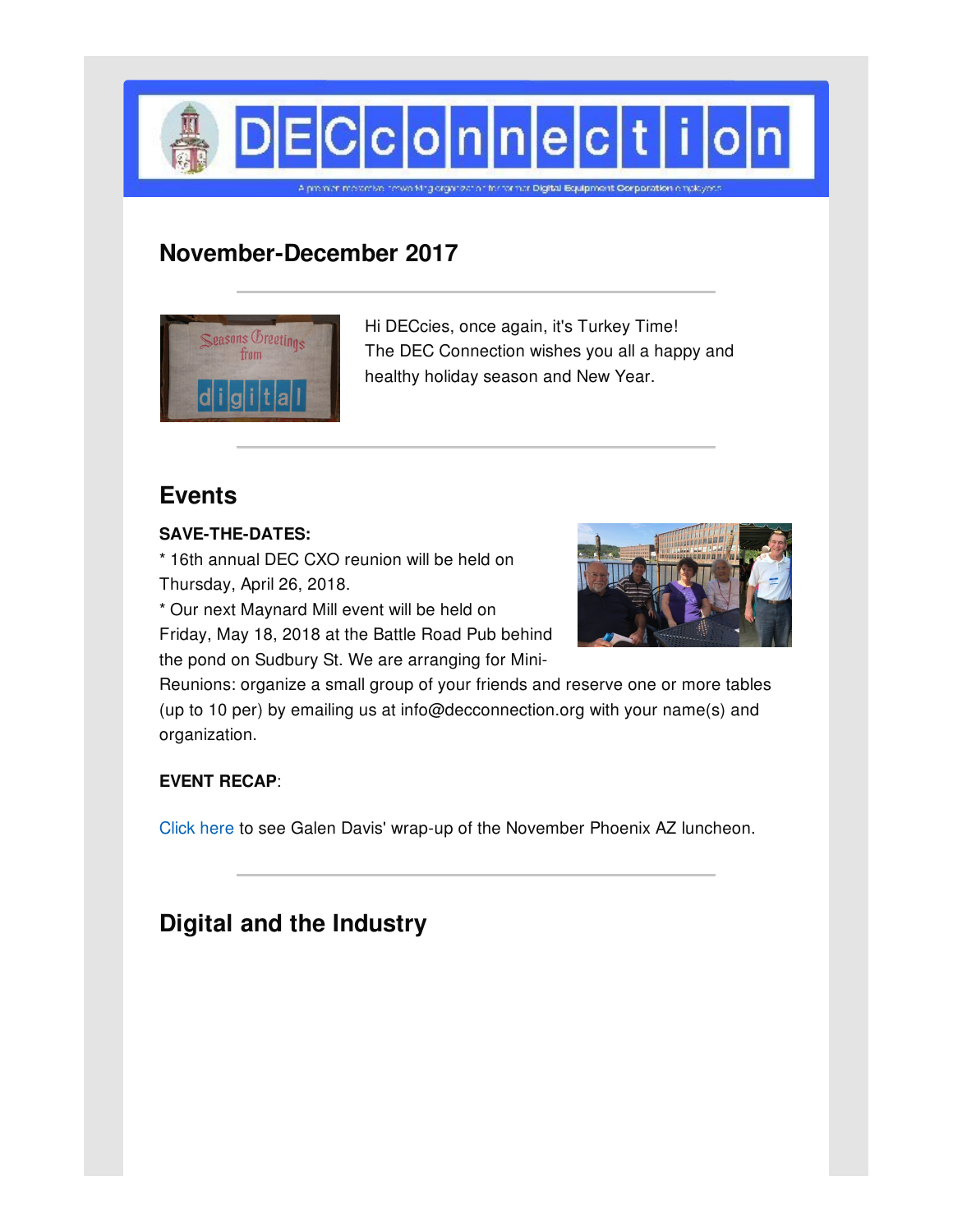NOSTALGIA TIME!

Thanks to Steve Kallis, Jr., Mike Renzulli, and Joe Valof for these submissions:

Steve Kallis, Jr. has written up the genesis of the Digital Film Library. See it here on our [website.](http://www.decconnection.org/digital-film-library.htm)

Mike Renzulli [\(mikerenzulli@hotmail.com\)](http://www.decconnection.org/documents/DEC_farewell_letter_Jan1994-ToddSorenson.pdf) sent in: You may find this an interesting recap of some Digital history through the eyes of a sales rep in the New England District. I was part of this history.

Joe Valof (igcatty@earthlink.net) sent in 2 announcements of computer sales to Bolivia in 1976. He writes: Hi, thought you might like the attached notices from the La Paz, Bolivia school system [CNES], about DEC's very large sale in 1976, Ed Reilly and I signed off on the contract. One's in [English](http://www.decconnection.org/documents/JoeValof-CNES-notice.jpg), and one's in [Spanish](http://www.decconnection.org/documents/JoeValof-LaPaz-notice.jpg). (If a kind Spanish-speaking person will translate this for us (please send to info@decconnection.org) we'll replace the original-thanks!

### **DEC Connection Member News**

Welcome to our new and renewing members during October and November: Klaus Ahlborn (Germany), Walt Colby (MA), Rob Dandrade (MA), Doug Garber (MA), Aline Migrants (MA), Susan Slane (NH), and Mark Yanow (MA).



Please RENEW your membership if you're due members check the Member Service Center (instructions below). Other readers, if you are enjoying our e-newsletters please consider joining and sending in a brief update on your activities for our newsletter. Here is how to join or renew:

#### **Membership Renewal Procedure**

• Click link to see if your membership is current in our [Member](http://www.decconnection.org/msclogin.php) Service Center and pay online with a credit card. If you have paid dues since 2010 you will be there use the email address we have on file - no leading or trailing spaces - email ava@decconnection.org for help.

• You can also join us (or renew) at Join the DEC [Connection](http://www.decconnection.org/join-online.htm) online!

• You can send personal checks made out to DEC Connection to Nancy Kilty, 33 Forest St. Unit 416, Lexington MA 02421.

• If you prefer to use your PayPal account directly (not via our website), use our payment address: registrations@decconnection.org - do NOT use any Board member's personal email address.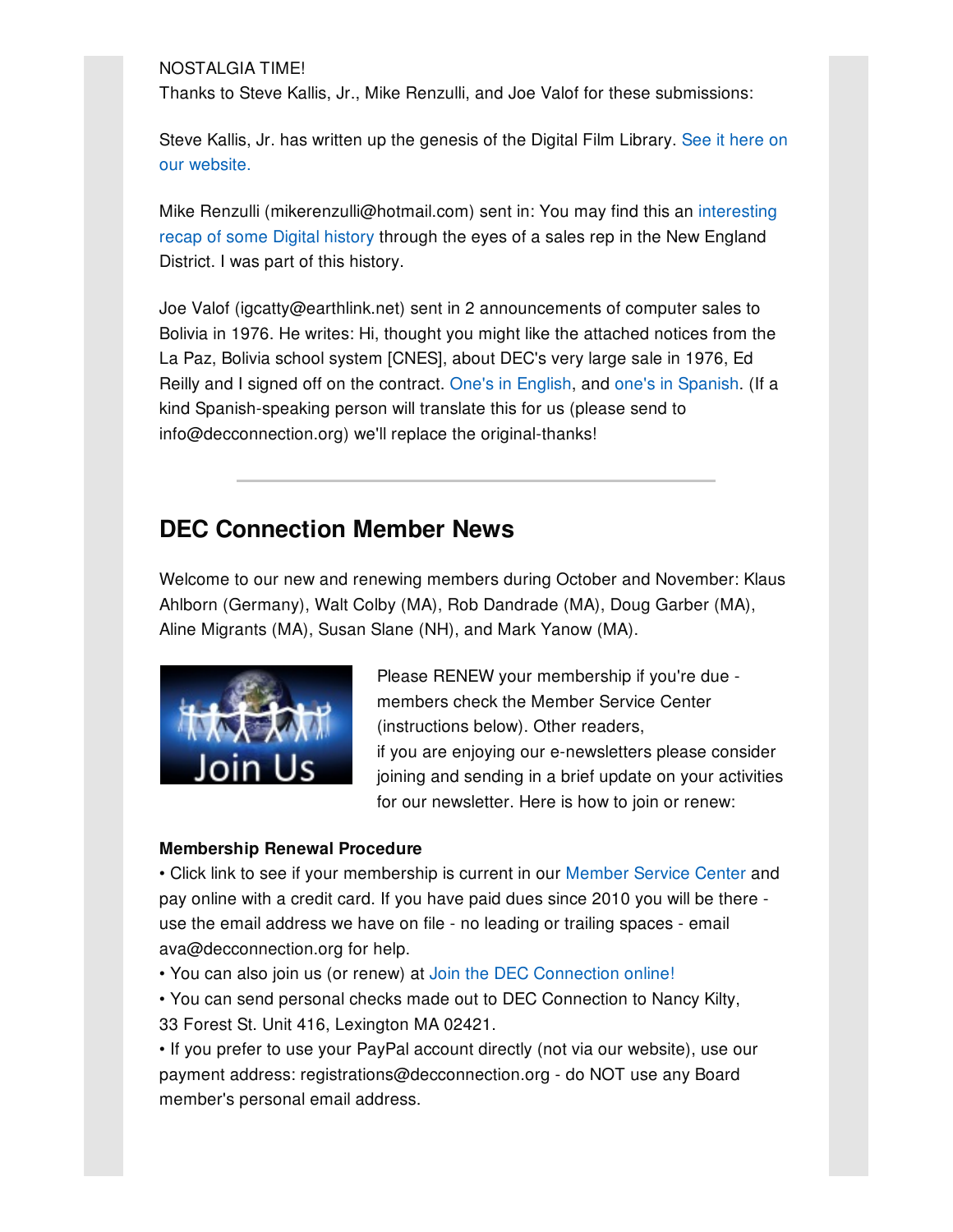**Member Newsbytes:** please send yours to info@decconnection.org - 2-3 lines telling members about your activities since Digital.

**Fred Balfour** wrote that he is auditing a class at Ithaca College in the school of journalism on independent media, history of. Turns out the classroom was donated in 1989 by none other than Digital Equipment Corporation! And, both the professor and other students were interested in learning about Digital. fred.balfour@gmail.com

#### **Sad News Department**

This issue we unfortunately have some deaths of former Digital employees to report. Our condolences to friends and families of: Marge Hollis, 87, Sandwich MA, 17 Nov 2017 Keith Glick, 77, Colorado Springs, 12 Nov 2017 Bob A. Johnson, 74, Acton MA, 4 Nov 2017 David Kicilinski, 85, Colorado Springs and Barnstable MA, 7 Oct 2017 Bill Grierson, 73, Colorado Springs, 6 Oct 2017 Jerry Stimpfl, 75, Colorado Springs, 25 Sep 2017 Tracey Greenwood, 59, Sterling MA, 25 Aug 2017 David Wilhelm, 57, Rockport TX, 30 July 2017

Details are on our [Memorial](http://www.decconnection.org/memorials.htm) Page.

### **Website [Features](http://www.decconnection.org) and Updates**

■ Where to Donate your Digital [Equipment](http://www.decconnection.org/DECdonations.htm) gear

■ The PBS video of the documentary about Ken and the history of DEC, **Digital\_Man/Digital\_World**, is available online (\$25+s/h) from the PBS store: http://www.shoppbs.org/product/index.jsp? productId=13315614 It's a wonderful hour-long nostalgia trip. Enjoy!

**For those who prefer to watch the free version on their computers**, the URL is: Link to Ken [Olsen/Digital](http://video.wfyi.org/video/2282149336/) Video